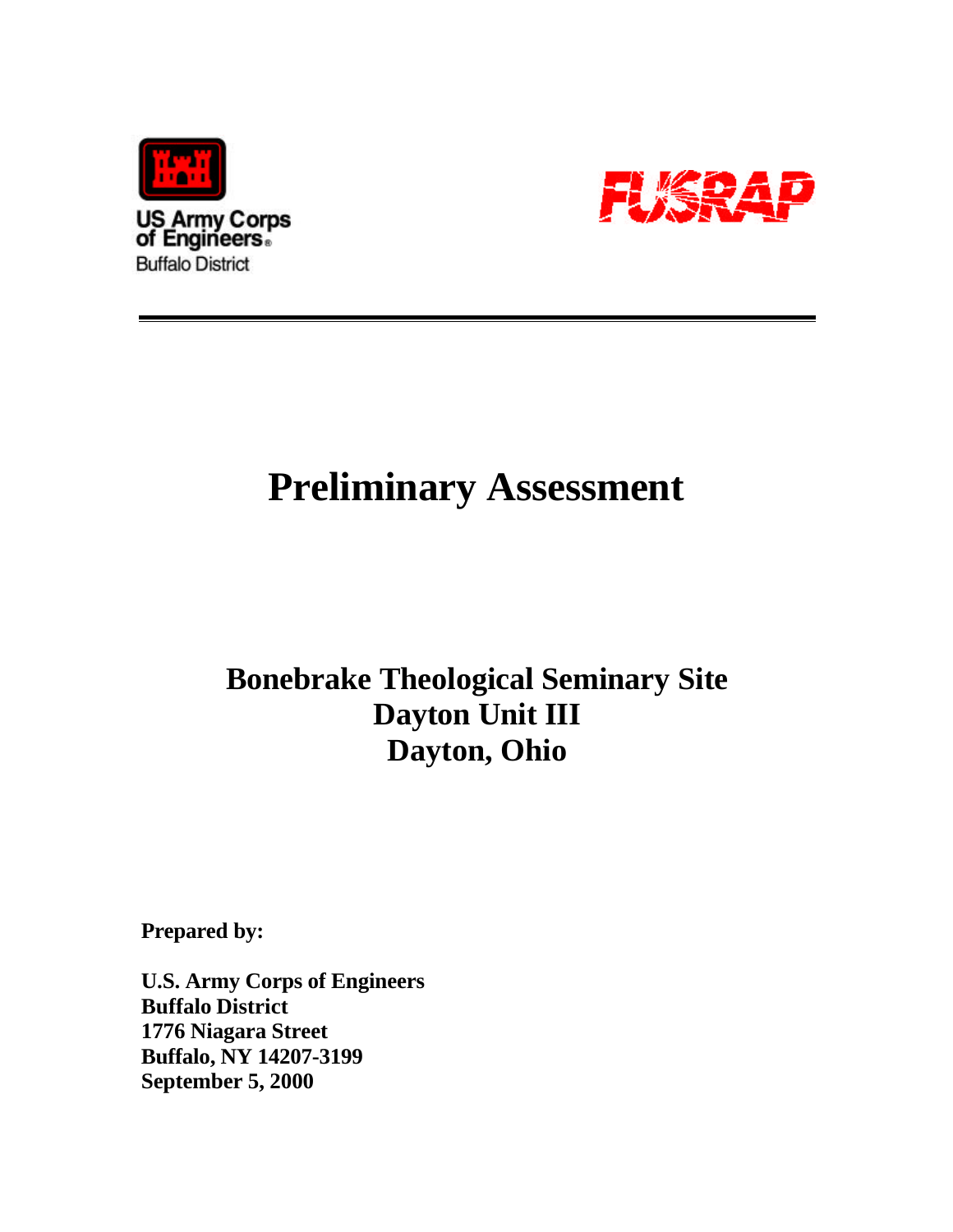## **TABLE OF CONTENTS**

| 1.0                                                                      |                     |  |  |
|--------------------------------------------------------------------------|---------------------|--|--|
| SITE DESCRIPTION, OPERATIONAL HISTORY AND WASTE CHARACTERISTICS 1<br>2.0 |                     |  |  |
| 2.1<br>2.2                                                               |                     |  |  |
| 2.3                                                                      |                     |  |  |
| 3.0                                                                      |                     |  |  |
| 3.1                                                                      |                     |  |  |
| 3.2                                                                      |                     |  |  |
| 3.3                                                                      |                     |  |  |
| 4.0                                                                      |                     |  |  |
| 4.1                                                                      |                     |  |  |
| 4.2                                                                      |                     |  |  |
| 4.3                                                                      |                     |  |  |
| 5.0                                                                      |                     |  |  |
| 5.1                                                                      |                     |  |  |
| 5.2                                                                      |                     |  |  |
| 5.3                                                                      |                     |  |  |
| 6.0                                                                      |                     |  |  |
|                                                                          | <b>ATTACHMENT A</b> |  |  |
| FIGURE 1.0:                                                              |                     |  |  |
| FIGURE 1.1:                                                              |                     |  |  |
|                                                                          | <b>ATTACHMENT B</b> |  |  |
| FIGURE 2.0:                                                              |                     |  |  |
| FIGURE 2.1:                                                              |                     |  |  |
|                                                                          | <b>ATTACHMENT C</b> |  |  |
|                                                                          |                     |  |  |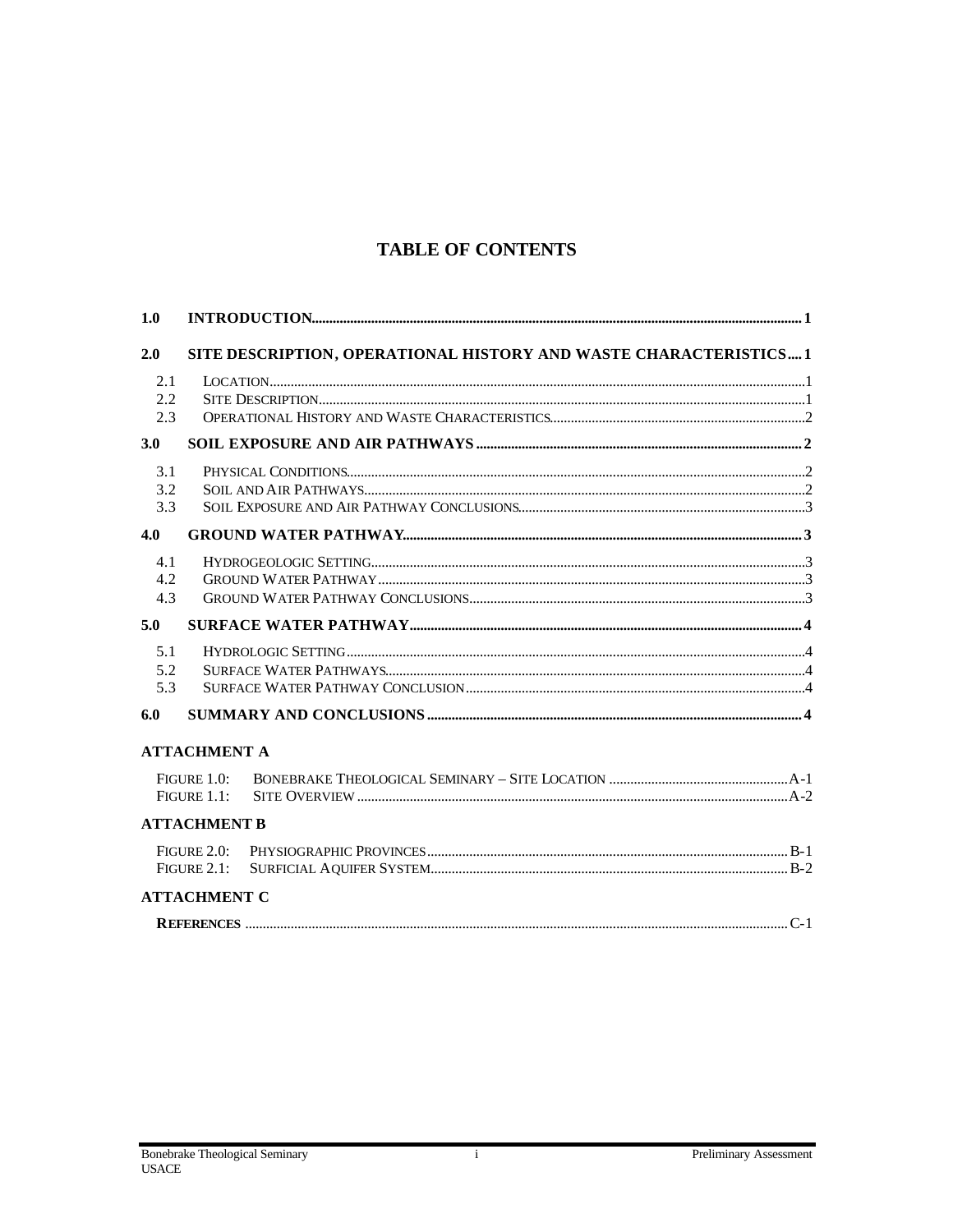#### **1.0 INTRODUCTION**

A Preliminary Assessment was performed, by the United States Army Corps of Engineers (USACE), on the former Bonebrake Theological Seminary under the authority of the Comprehensive Environmental Response, Compensation and Liability Act. The purpose of this assessment was to review information to determine the need for further action by USACE, under the Formerly Utilized Sites Remedial Action Program (FUSRAP), to ensure the protection of human health and the environment. The scope of the assessment included a review of existing information on the site and a site visit.

In 1943, Monsanto Chemical Company, under contract to the Manhattan Engineer District, began using Bonebrake Theological Seminary for the research, development, processing and production of polonium, and storage of processing residues. From 1948 through 1950, the site was decontaminated and released for unrestricted use by the Atomic Energy Commission. In 1950, the site was transferred back to the original owner, the Dayton School Board.

In 1974, FUSRAP was created to address sites used during the early atomic energy program that have contamination exceeding current regulatory requirements. Under this program, the U.S. Department of Energy (USDOE) determined the site is eligible for inclusion into the FUSRAP on February 10, 1999. Under the Memorandum of Understanding between the U.S. Army Corps of Engineers (USACE) and the USDOE, once this determination has been made by the USDOE, responsibility for action is transferred to USACE. The USACE has undertaken this preliminary assessment as the first step in the CERCLA process.

#### **2.0 SITE DESCRIPTION, OPERATIONAL HISTORY AND WASTE CHARACTERISTICS**

#### **2.1 Location**

The site of the former Bonebrake Theological Seminary is located at 1601 West First Street in Dayton, Montgomery County, Ohio. The site includes two primary areas. The first is the Dayton Board of Education Maintenance Facility bounded on the west by Como Lane, on the south by West First Street, on the east by North Euclid Avenue and on the north by Edison Street . The second area is comprised of an approximate 7.5 acre area located north of Edison Street and adjacent to the Maintenance Facility. The Grace A. Greene Elementary School Athletic Field currently comprises the majority of the second area. Refer to Attachment A.

The Montgomery County climate is typical of the continental interior. Summers are moderately warm and humid, and winters are cold and cloudy (ODNR 1995).

National Oceanic and Atmospheric Administration precipitation data for the thirty year period from 1961 to 1990 averaged 38.82 inches per year at Dayton. May is typically the wettest month and January the driest month (ODNR 1995).

All of Montgomery County is within the Ohio River Drainage basin. The majority of the county is drained by the Great Miami River and its tributaries. Only the southeast corner of the county is drained by tributaries of the Little Miami River (ODNR 1995).

#### **2.2 Site Description**

The former Bonebrake Theological Seminary site is located in a residential setting and is comprised of the Dayton Board of Education Maintenance Facility. Included in the area of concern and immediately down gradient of the former Bonebrake Theological Seminary site is the Grace A. Greene Elementary School Athletic Field. Both active locations are owned by the Dayton Board of Education and operated by Dayton Public Schools. The Maintenance Facility consists of seven buildings on approximately 2 acres of land located on the opposite side of Edison Street from the Grace A. Greene Elementary School. The Athletic Field is approximately 85 feet down gradient from the northeast corner of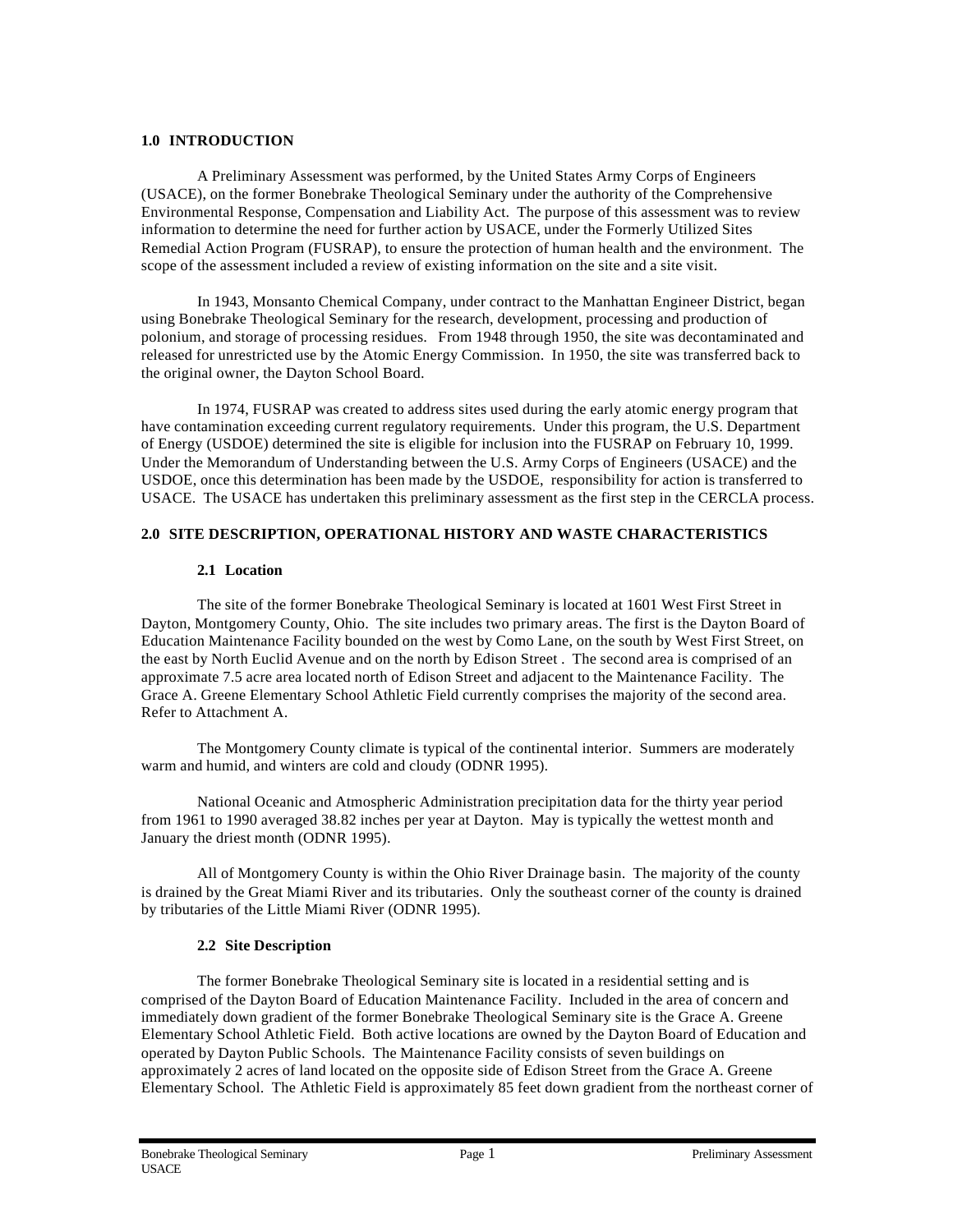Grace A. Greene Elementary School. The field is surrounded by a cinder running track and encompasses approximately 2 acres of land (OEPA 1998).

#### **2.3 Operational History and Waste Characteristics**

In 1943, Monsanto Chemical Company, under contract to the Manhattan Engineer District, began using Bonebrake Theological Seminary for the research, development, processing and production of polonium, and storage of processing residues. Between 1944 and 1946, Monsanto Chemical Company constructed several structures on this property to support the site operations.

Two processes were utilized in obtaining polonium-210 (Po-210). The first process involved the extraction of Po-210 from lead dioxide wastes generated by the Port Hope radium refinery, located in Ontario, Canada. After treating the lead dioxide with nitric acid and hydrogen peroxide, and subsequently raising the pH of the solution; a precipitate containing Po-210 was formed.

The second process, found superior to the lead dioxide process, involved the chemical separation of Po-210 from bricks containing bismuth-209. The bricks were irradiated via neutron bombardment at the Clinton Reactor in Oak Ridge, Tennessee, and shipped to the Bonebrake site for the chemical separation. (DOE 1998)

The potential contaminants of concern derived from the two processes described include Polonium-210 and Lead-210. The inorganic contaminant, lead, may also be associated with these processes.

In 1948, the project was moved to Mound Laboratories and operations at Bonebrake Theological Seminary ceased. Following decontamination efforts supported by the Atomic Energy Commission in 1948 through 1950, the site was released for unrestricted use and transferred back to the Dayton School Board in 1950. No materials were buried onsite, sent to city landfills or other disposal facilities. According to available information, the resulting radioactive wastes were packaged and may have been shipped to Oak Ridge National Laboratories in Oak Ridge, Tennessee for burial. Presently, several structures<sup>1</sup>, utilized for the polonium production operation, remain on site and are utilized by the Dayton Board of Education as a maintenance facility (USAF 1997).

#### **3.0 SOIL EXPOSURE AND AIR PATHWAYS**

#### **3.1 Physical Conditions**

The site is presently utilized as a maintenance facility and an athletic field for Grace A. Greene Elementary School. The maintenance facility portion of the site consists of several buildings with floor drains and subsurface plumbing and electrical conduit. The majority of the area surrounding the facility consists of an asphalt parking lot with some adjacent concrete walkways. There are also small areas of maintained landscape, surrounding the buildings, within the site fence line.

The athletic field is a maintained landscape with grass surrounded by cinder running track.

#### **3.2 Soil and Air Pathways**

The maintenance facility is operated by the Dayton School Board and the athletic field by attendants at the Grace A. Greene Elementary School. The athletic field is used by a local high school football team and local residents for other activities. Residential housing borders the remainder of the site.

On August 27, 1997 Ohio EPA conducted surface soil sampling (0-5cm) at the former site of

l

<sup>&</sup>lt;sup>1</sup> Based on information from the Ohio EPA and Dayton Public Schools, the original seminary building was found to be inadequate and subsequently demolished. It is unclear where the debris from this building were disposed.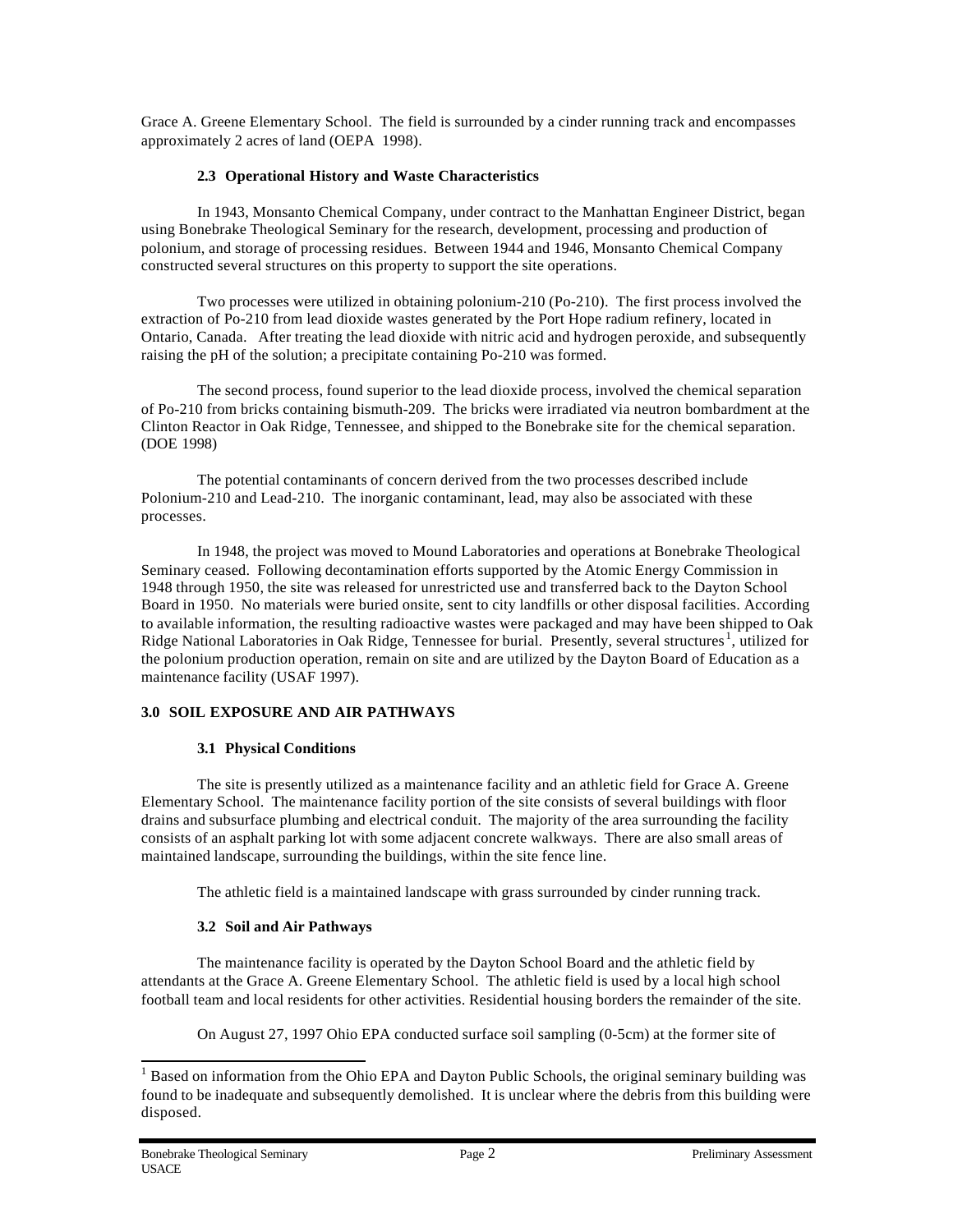Bonebrake Theological Seminary. Three surface samples were taken at the City of Dayton Board of Education maintenance facility, and two from the Grace A. Greene Elementary School property. Two samples exhibited levels of polonium-210 at greater than expected values, 14 and 43 pCi/g. (OEPA 1998).

On March 10, 1998, an investigation of the manholes and floor drains was conducted to find possible sources for the elevated readings. Two samples (at 5.1 and 37.0 pCi/g) taken from manholes (where roof run-off from the Grace A. Greene Elementary School was routed) exhibited levels of polonium-210 at greater than expected levels (OEPA, ODH 1998).

Soil sampling results from 149 surface soil samples collected on April 13, 1998 resulted in a range from 0.7 to 21.0 pCi/g polonium-210. Three of these samples exhibited readings above background levels and were all located at the location of the former Bonebrake Seminary, the location where operations actually took place.  $2$  (OEPA, ODH 1998)

#### **3.3 Soil Exposure and Air Pathway Conclusions**

In conclusion, there is a likelihood of release to soil, from activities associated with the Nation's early atomic energy program, based on results from surface soil samples and samples taken from two manholes, indicating the presence of FUSRAP related waste. Potential exposures to radionuclides could occur during disturbance of site soils without proper controls. Release to air pathways is not likely due to the characteristics of the waste and the non-disturbance of loose contamination.

#### **4.0 GROUND WATER PATHWAY**

#### **4.1 Hydrogeologic Setting**

Montgomery County lies within the Glaciated Central hydrogeologic region. The county is covered by variable thickness of glacial till, lacustrine deposits, and outwash. These unconsolidated glacial deposits are underlain by limestone, shale, and shaley limestone bedrock. Ground water yields are dependent on the type of aquifer and vary greatly throughout the county. Pollution potential indexes are relatively low to moderate in areas of till or lacustrine cover over bedrock. Buried valleys containing sand and gravel aquifers, and areas covered by outwash have moderate to high vulnerabilities to contamination (ODNR 1995).

The former site of Bonebrake Theological Seminary is located within the Till Plains section of the Central Lowland Province. Depth to ground water in the Till Plains section is five to fifteen feet. The site overlies a sand and gravel buried valley aquifer that is near the surface. The aquifer is directly recharged from precipitation and is in direct hydraulic connection with the Great Miami River and its tributaries (Refer to Attachment B). This site is rated higher in the pollution potential index range (ODNR 1995).

#### **4.2 Ground Water Pathway**

About 42 percent of Ohio citizens rely on ground water for drinking and household use from both municipal and private wells. Industry and agriculture also utilize significant quantities of ground water for process and irrigation. Over 10,000 rural households depend on private wells in Montgomery County (ODNR 1995). The Montgomery County Water Authority supplies the area encompassing the former Theological Seminary location. The distance to the nearest well field is approximately 5 miles.

The site is situated within a residential area. Approximately 200,043 people live within a 4 mile radius of the site, including about 33,885 children between the ages of 5 and 17 (1990 Census).

#### **4.3 Ground Water Pathway Conclusions**

l

<sup>&</sup>lt;sup>2</sup> Background levels of Polonium 210 were found to be between 1 and 3 picocuries per gram by the Ohio EPA.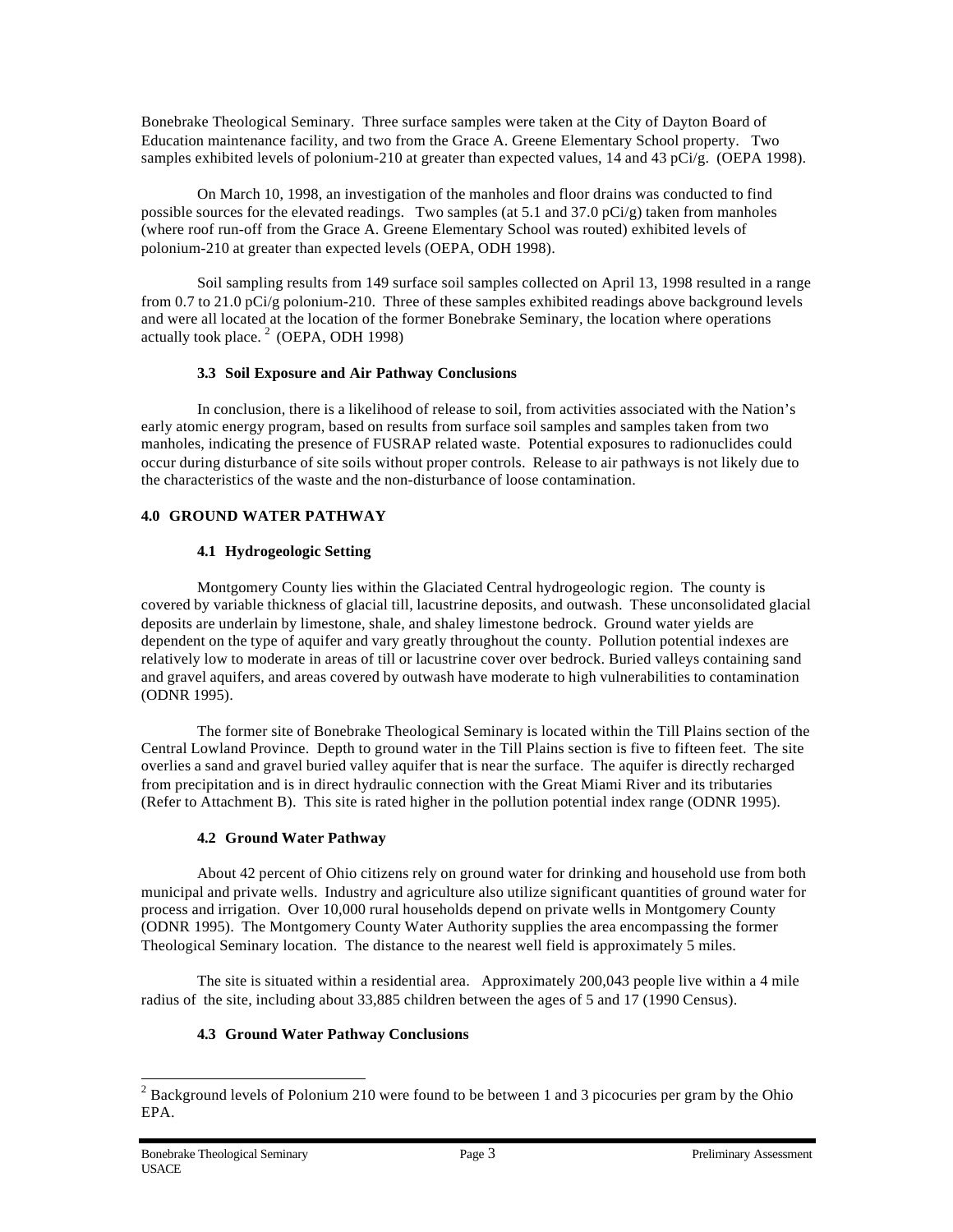The shallow water table and the high hydraulic conductivity of this hydrogeologic setting has the potential for a large influx of liquid to reach the aquifer and, in turn, Wolf Creek through a naturally occurring migration path. However, sample results from the Ohio Environmental Protection Agency report, issued in February 1998, show soil concentrations of Polonium 210 to be only slightly above background levels. Based on this data, there is a slight likelihood of release to groundwater from the migration of contaminants through soil.

#### **5.0 SURFACE WATER PATHWAY**

#### **5.1 Hydrologic Setting**

Overland drainage of the former Bonebrake Theological Seminary site is controlled by a municipal sewer system in the areas surrounding the Dayton School Board Maintenance Facility. The discharge point of the system is into Wolf Creek. The Grace A. Green School overland drainage flows to the north, towards Wolf Creek.

Wolf Creek, a tributary of the Great Miami River, runs about 900 feet due north of the site boundary. Wolf Creek reaches the confluence with the Great Miami River approximately 1 mile from its nearest location with Grace A. Greene Elementary School. From this point, the Great Miami River meanders in a south, southwest direction for greater than 15 miles (Topographic Map).

#### **5.2 Surface Water Pathways**

The potential exists for contaminants to migrate from the site into the Great Miami River drainage basin where they could enter the food chain.

#### **5.3 Surface Water Pathway Conclusion**

In conclusion, there is a slight likelihood of release to surface water due to the limited ability of the contaminant of concern to reach surface water via stormwater runoff. Migration of the contaminant of concern is directly limited by the vegetative covering and gentle contour of the terrain found between the Grace A. Greene Elementary School Athletic Field and Wolf Creek.

#### **6.0 SUMMARY AND CONCLUSIONS**

The data collected from the screening samples taken at Bonebrake Theological Seminary report concentrations of Po-210 in soils at greater than background values. Site history and the physics of Po-210 do not corroborate the samples. Based on the sample data and radiological survey conducted by the Ohio Department of Health, Ohio EPA determined that there is no immediate health risk at the site (OEPA 1998).

To better evaluate the potential risk to human health and the environment, it is recommended that a Site Inspection of the Bonebrake Theological Seminary be conducted to determine the type, quantity and extent of contaminants. It is further recommended specific Data Quality Objectives (DQO's) should include the screening for Lead-210, the parent nuclide of Po-210. This DQO will substantiate the activity exhibited by Lead-210, the potential source of Polonium, and model this activity to determine risk to the public. Information collected during the Site Inspection will be used to determine whether or not the former Bonebrake Theological Seminary site requires further investigation and/or remedial action under the Formerly Utilized Sites Remedial Action Program.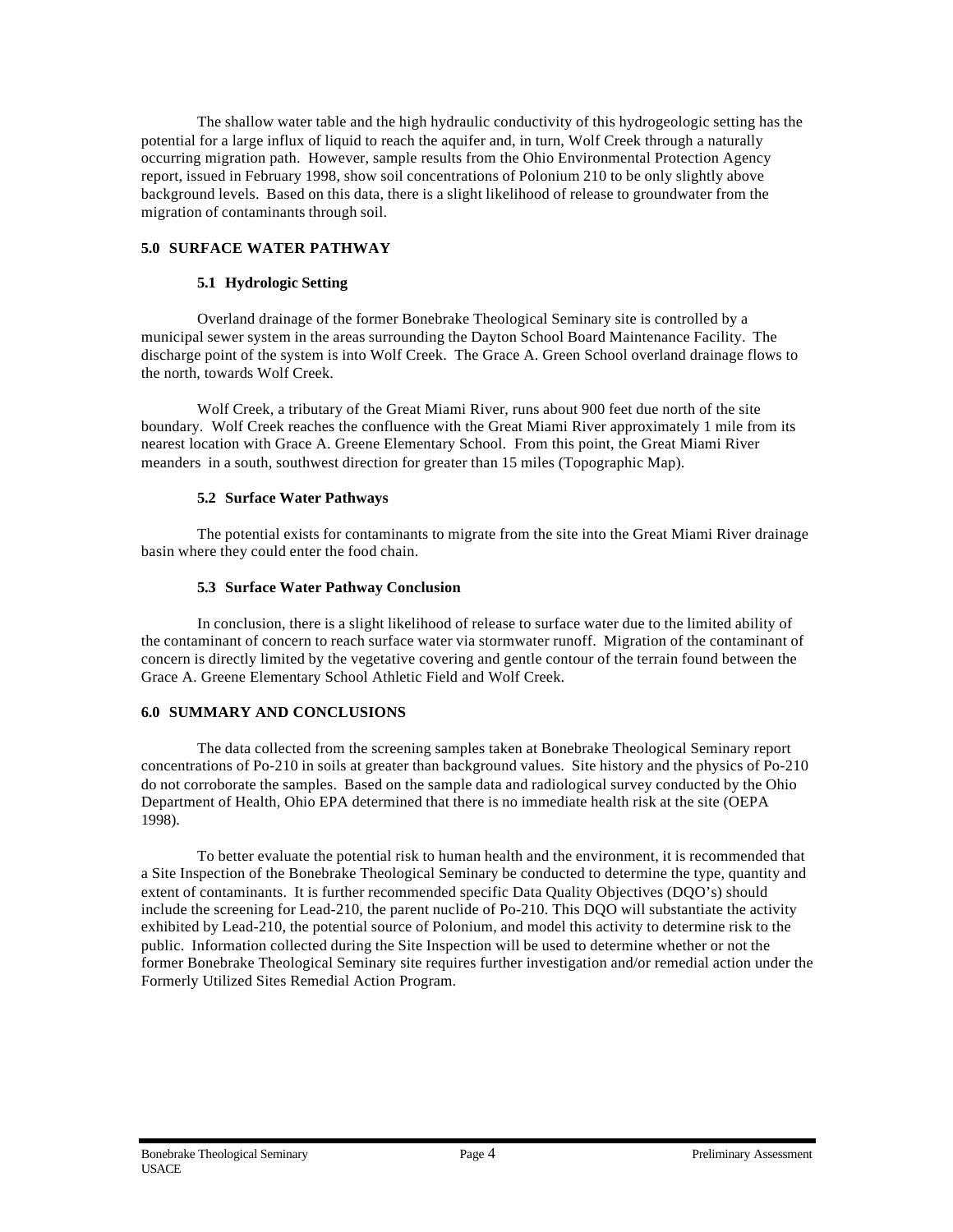## **ATTACHMENT A SITE MAP**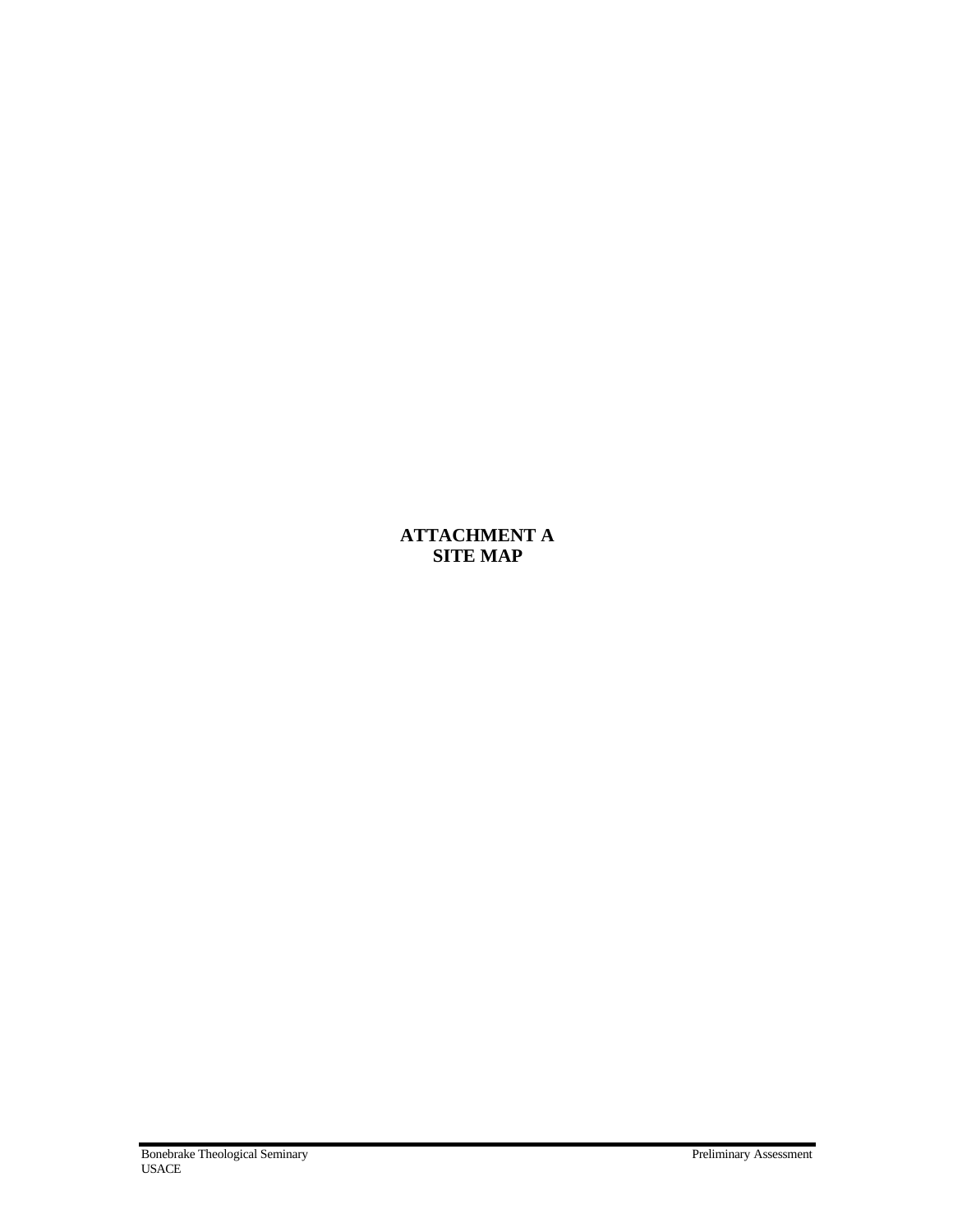### **Figure 1.0: Bonebrake Theological Seminary – Site Location**

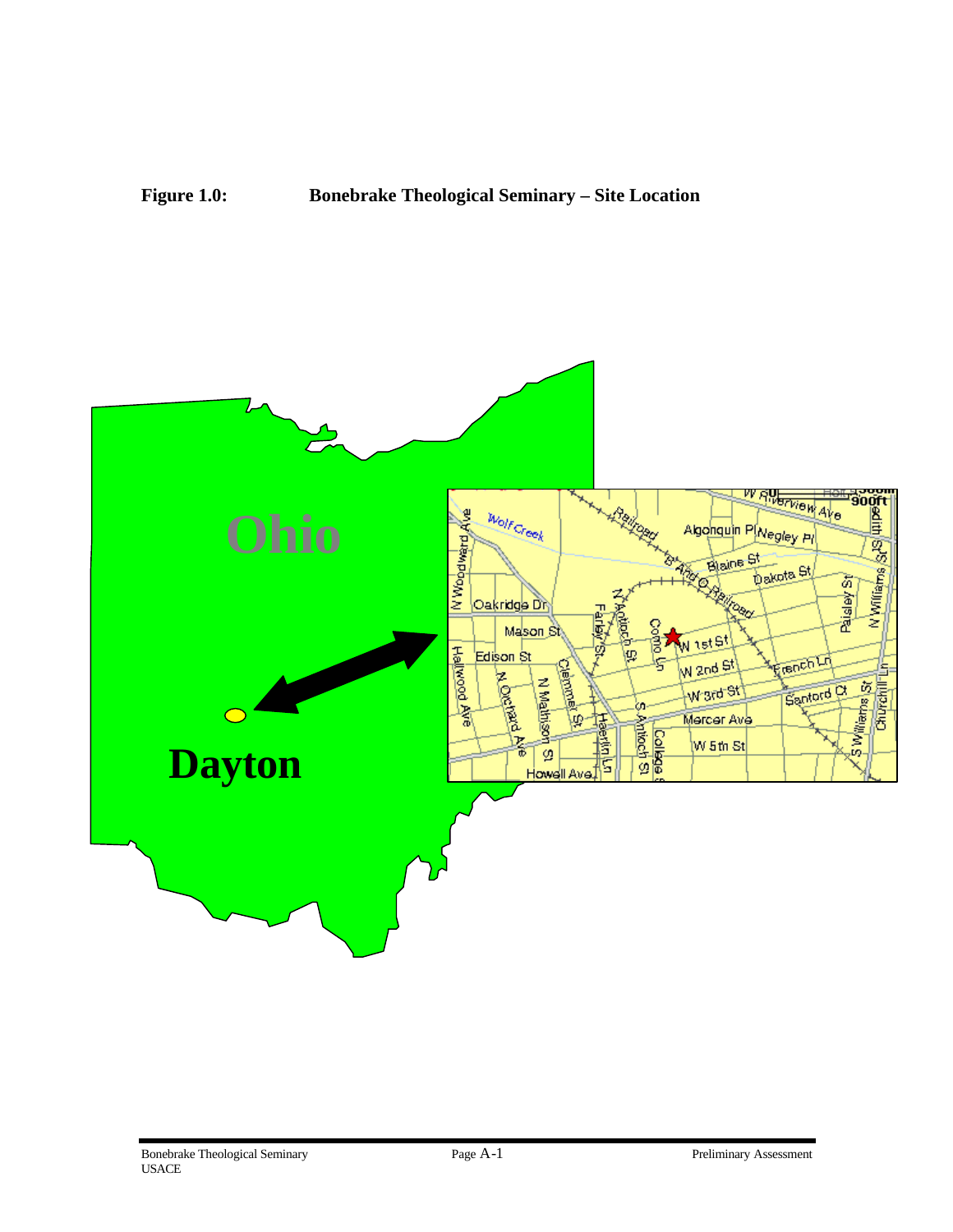



• Modified version of the Ohio EPA Site Map found in OEPA 1998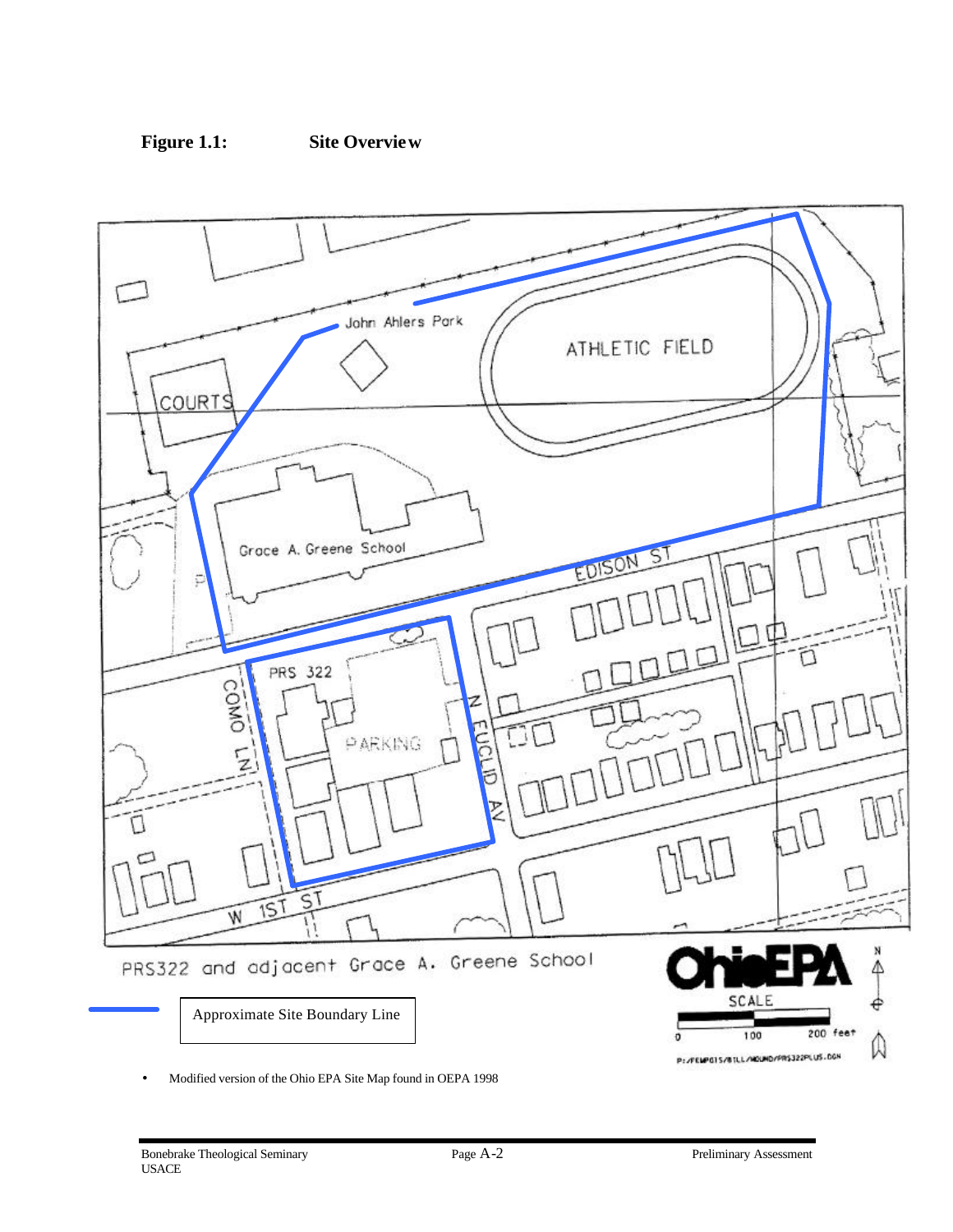## **ATTACHMENT B**

## **HYDROGEOLOGIC SETTING**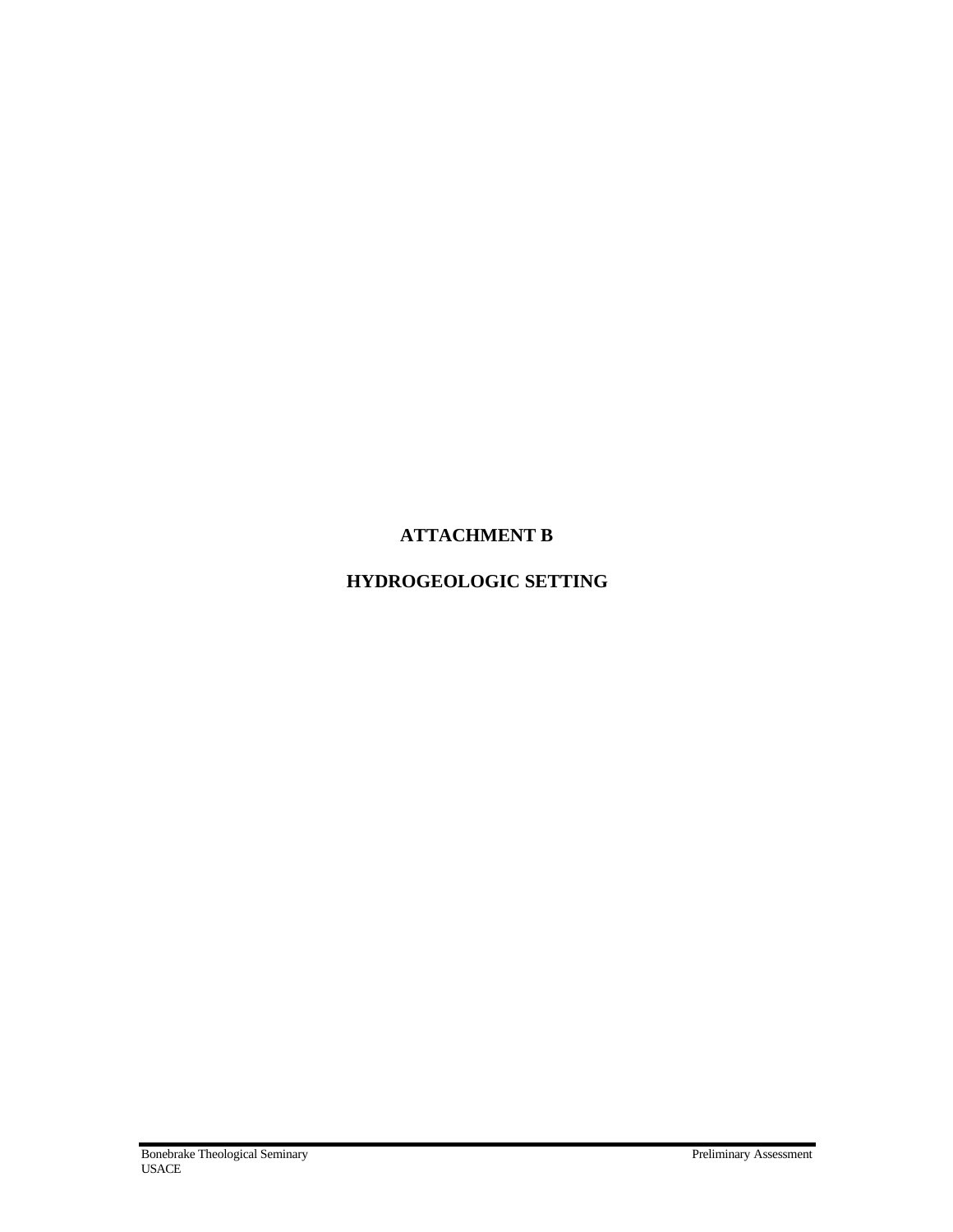



Figure 1. Parts of seven physiographic. provinces, each with unique hydrogeologic. characteristics, compose Segment 10.

Modified from Fenneman, N.M.,<br>and Johnson, D.W., 1946, Physical divisions of the United States: U.S. Geological Survey, 1 sheet, scale 1:7,000,000.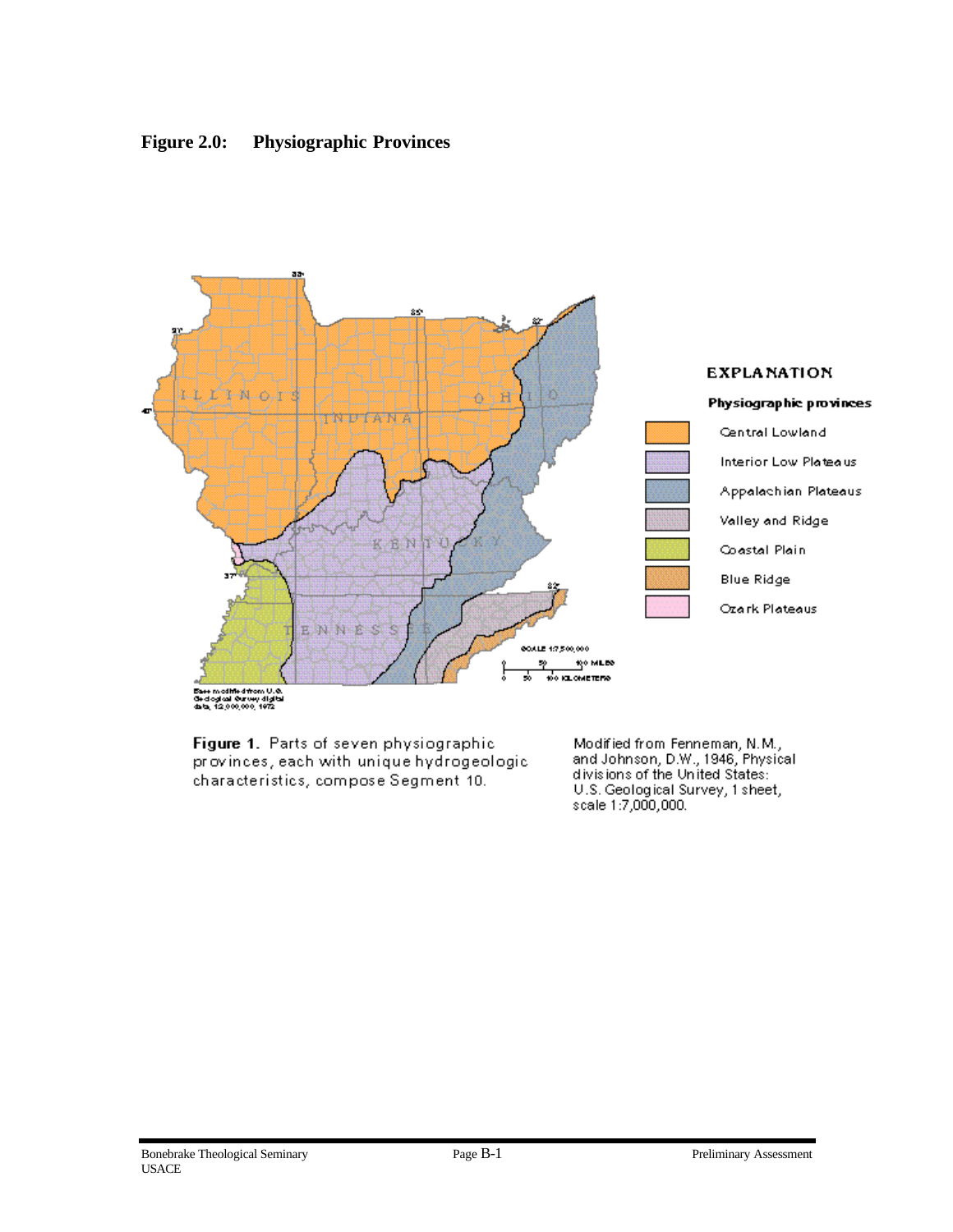

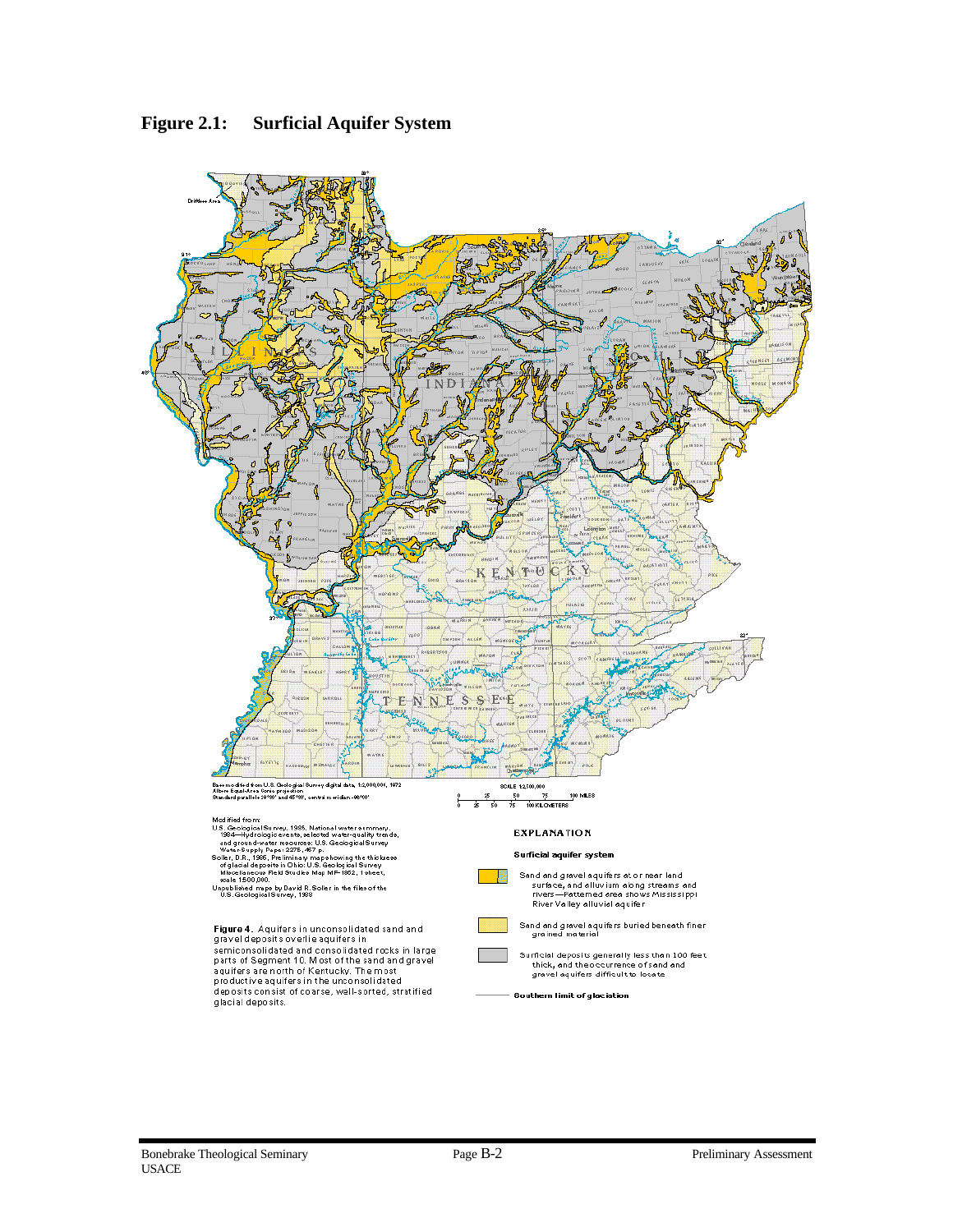**ATTACHMENT C REFERENCES**